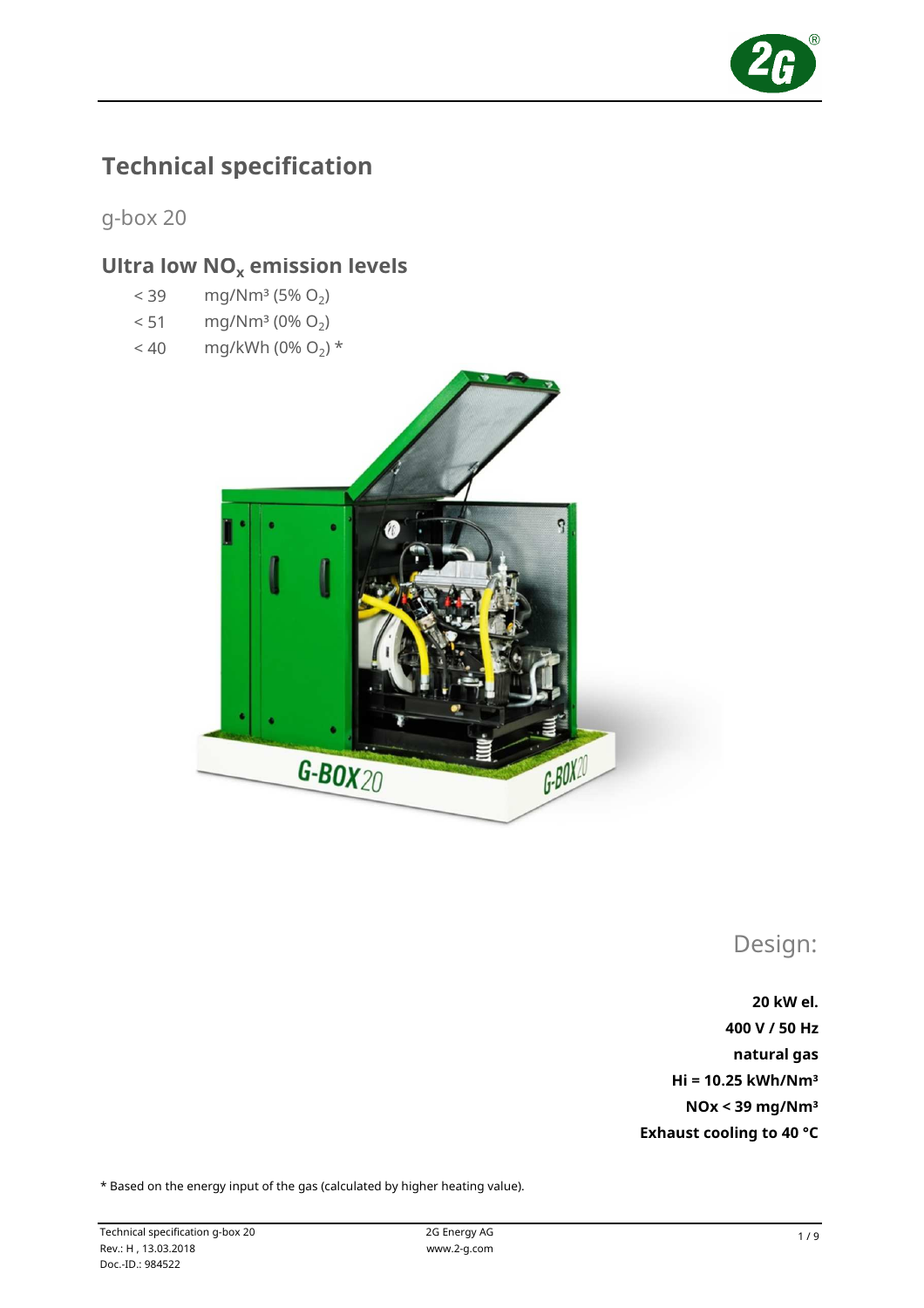

| 1 Genset                                       | 3 |
|------------------------------------------------|---|
| 1.1 Engine                                     | 3 |
| 1.2 Generator (utility planning data)          | 4 |
| 2 Mixture composition                          | 4 |
| 2.1 Combustion air                             | 4 |
| 2.2 Fuel                                       | 5 |
| 3 Integrated heat extraction                   | 5 |
| 3.1 Heating circuit                            | 5 |
| 3.2 Engine circuit                             | 5 |
|                                                |   |
| 4. Exhaust system                              | 6 |
| 5 Sound reducing encapsulation                 | 6 |
| 6 Operating fluids                             | 6 |
| 7 Electronics and software                     | 6 |
| 8 Interfaces                                   | 7 |
| 8.1 Dimensions and weights                     | 7 |
| 8.2 Water / gas transfer points                | 8 |
| 8.3 Electrical connections / utility interface | 8 |
| 8.4 Data interfaces                            | 8 |
| 9 Technical boundary conditions                | 9 |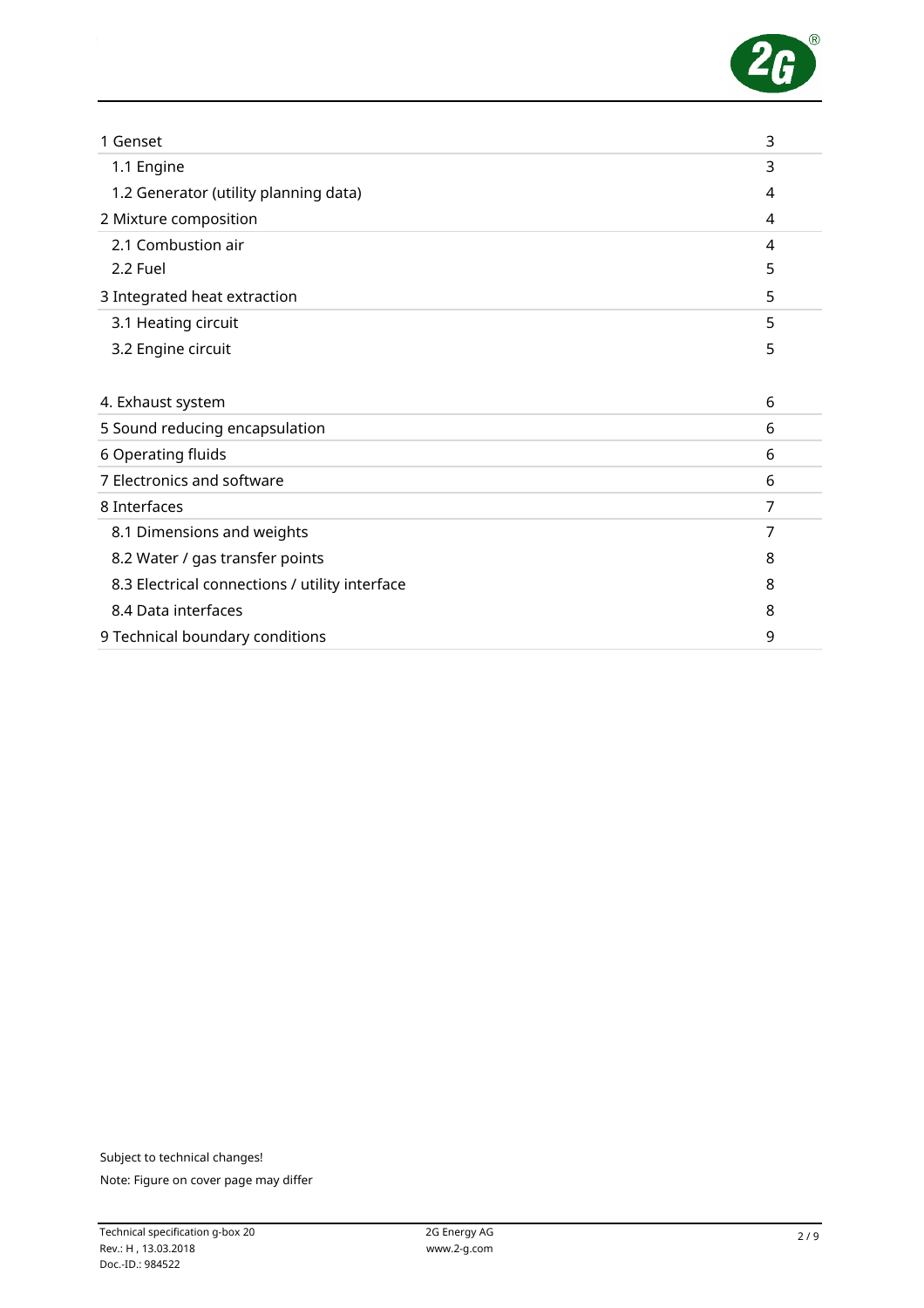

## 1 Genset

|                                              | 50 %                  | 75 %   | 100 %       |               | Load                        |
|----------------------------------------------|-----------------------|--------|-------------|---------------|-----------------------------|
| Electrical power                             | 10                    | 15     | 20          | kW            | (5)                         |
| Recoverable thermal output                   | 29                    | 37     | 44          | kW            | $(2)$ , $(8)$               |
| Energy input                                 | 36                    | 49     | 62          | kW            | (1)                         |
| Efficiencies electrical                      | 28.1                  | 30.6   | 32.0        | %             | (1)                         |
| Efficiencies thermal                         | 81.5                  | 75.3   | 70.4        | $\frac{9}{6}$ | (1), (2), (8)               |
| Efficiencies total (el. $+$ th.)             | 109.6                 | 106.0  | 102.4       | $\frac{9}{6}$ | (1), (2), (8)               |
| <b>CHP</b> coefficient                       | 0.34                  | 0.41   | 0.45        |               | (1), (2), (8)               |
|                                              | <b>NO<sub>X</sub></b> | CO.    | <b>HCHO</b> |               |                             |
| Exhaust emissions without catalytic converte | < 3600                | < 8000 | k.A         |               | mg/Nm <sup>3 (4), (6)</sup> |
| Exhaust emissions with catalytic converter * | < 39                  | < 150  | < 20        |               | mg/Nm <sup>3 (4), (6)</sup> |
| Internal consumption                         |                       |        | 0,6         | kW            |                             |

## 1.1 Engine

| Engine manufacturer                            | Toyota                   |       |
|------------------------------------------------|--------------------------|-------|
| Engine type                                    | 4Y                       |       |
| Type                                           | row                      |       |
| No. of cylinders                               | 4                        |       |
| Operating method                               | 4-stroke                 |       |
| Combustion process                             | $\lambda = 1$            |       |
| Engine displacement                            | 2237                     | ccm   |
| <b>Bore</b>                                    | 91                       | mm    |
| <b>Stroke</b>                                  | 86                       | mm    |
| <b>RPM</b>                                     | 1500                     | 1/min |
| ISO standard power (mech.)                     | 22                       | kW    |
| compression ratio                              | 10.5:1                   |       |
| average effective pressure                     | 7.7                      | bar   |
| average piston speed                           | 4.3                      | m/s   |
| body of balance wheel                          | $\overline{\phantom{a}}$ |       |
| Direction of rotation (based on balance wheel) | left                     |       |
| tooth rim with number of teeth                 | $\overline{\phantom{a}}$ |       |
| Engine dead weight                             | 122                      | kg    |

\* With appropriate catalyst configuration!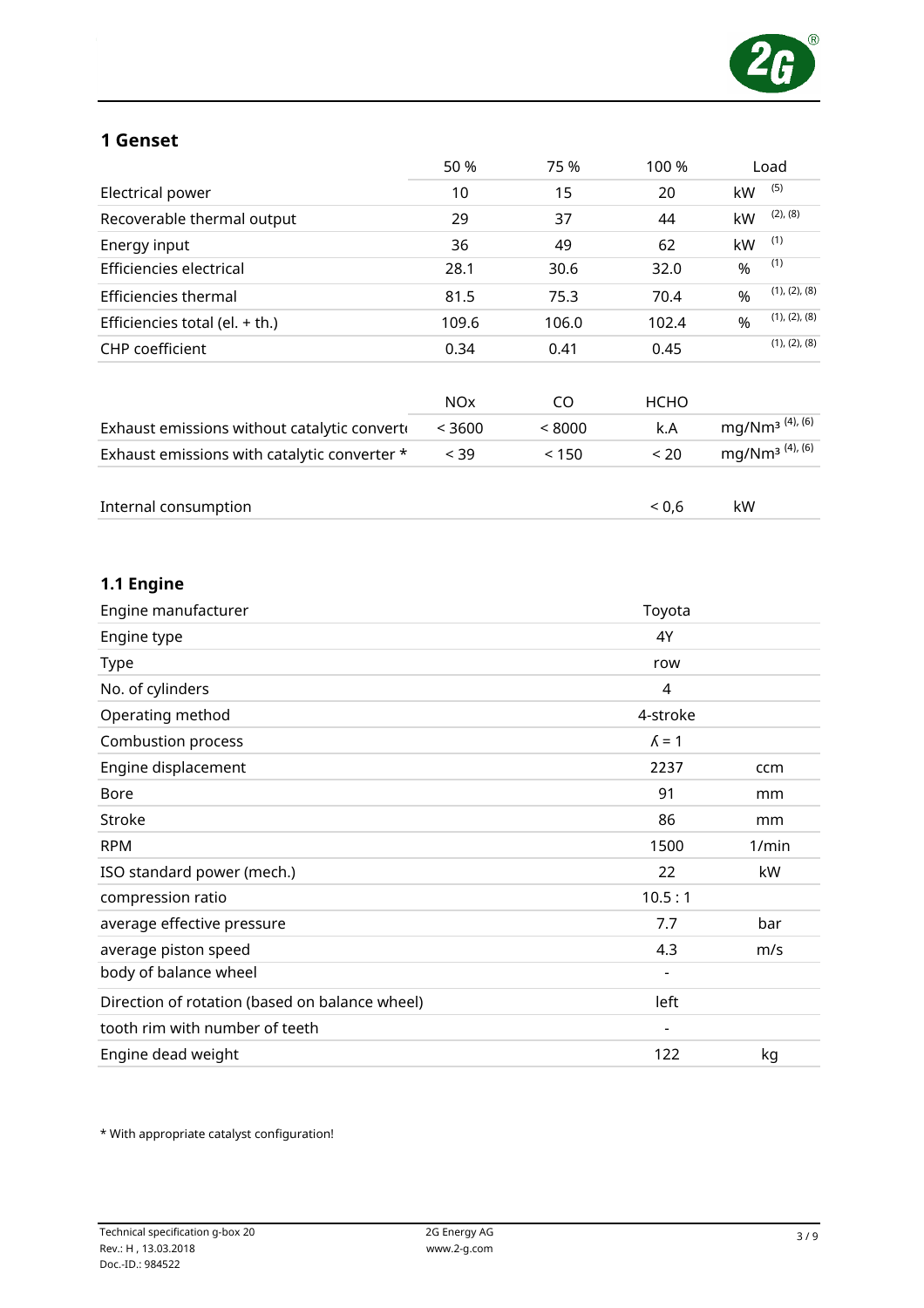

## 1.2 Generator (utility planning data)

| Manufacturer                                                  | Emod                           |                                        |  |
|---------------------------------------------------------------|--------------------------------|----------------------------------------|--|
| Type                                                          | WKASYG 225/4-120               |                                        |  |
| Generator type                                                | Asynchronous, directly coupled |                                        |  |
| Starting current (with frequency converter)                   | < 40                           | A                                      |  |
| Rated speed                                                   | 1540                           | 1/min                                  |  |
| Frequency                                                     | 50                             | Hz                                     |  |
| mechanical fuel shutoff                                       | 21                             | kW                                     |  |
| Effective electrical power                                    | 20                             | kW                                     |  |
| Apparent electrical power (compensated / uncompensated)       | 21/26                          | <b>kVA</b>                             |  |
| Rated generator current (compensated / uncompensated)         | 30/37                          | A                                      |  |
| Rated generator voltage (± 10 %)                              | 400                            | V                                      |  |
| Cooling water inlet/outlet temperature (max.)                 | 70/75                          | °C                                     |  |
| Short-circuit current lk"3                                    | 0.16                           | kA                                     |  |
| Power factor cos $\varphi$ (compensated / uncompensated)      | 0,95 ind. / 0,78 ind.          |                                        |  |
| Generator circuit breaker                                     | 50                             | A                                      |  |
| Additional section switch (VDE-AR-N 4105)                     | 50                             | A                                      |  |
| Efficiency (full load) at Cos $\varphi$ = 0.78                | 93.2                           | %                                      |  |
| Mass moment of inertia                                        | 0.196                          | $kg \cdot m^2$                         |  |
| Ambient air temperature                                       | 85                             | °C                                     |  |
| Stator circuit                                                | <b>Dreieck</b>                 |                                        |  |
| Protection class                                              | <b>IP 55</b>                   |                                        |  |
| Generator weight                                              | 180                            | kg                                     |  |
| Compensation                                                  | Optional                       |                                        |  |
| Engine startup                                                | Available                      |                                        |  |
| <b>2 Mixture composition</b><br><b>2.1 Combustion air</b>     |                                |                                        |  |
| Combustion air mass flow                                      | 77                             | kg/h                                   |  |
| Combustion air volume flow (25 °C, 1013 mbar)                 | 65                             | m <sup>3</sup> /h                      |  |
| 2.2 Fuel<br>Fuel requirements in accordance with 'TA-004 Gas' |                                |                                        |  |
| Reference methane number - minimum methane number             | 80/22                          |                                        |  |
| Combustible mass flow                                         | 4.9                            | kg/h $(1)$                             |  |
| Combustible volume flow                                       | 6.1                            | Nm <sup>3</sup> /h <sup>(6), (1)</sup> |  |
| Gas pressure at rated load min. *                             | 20                             | mbar                                   |  |
| Gas flow pressure at rated load max. *                        | 100                            | mbar                                   |  |

\* At the inlet to the gas regulation line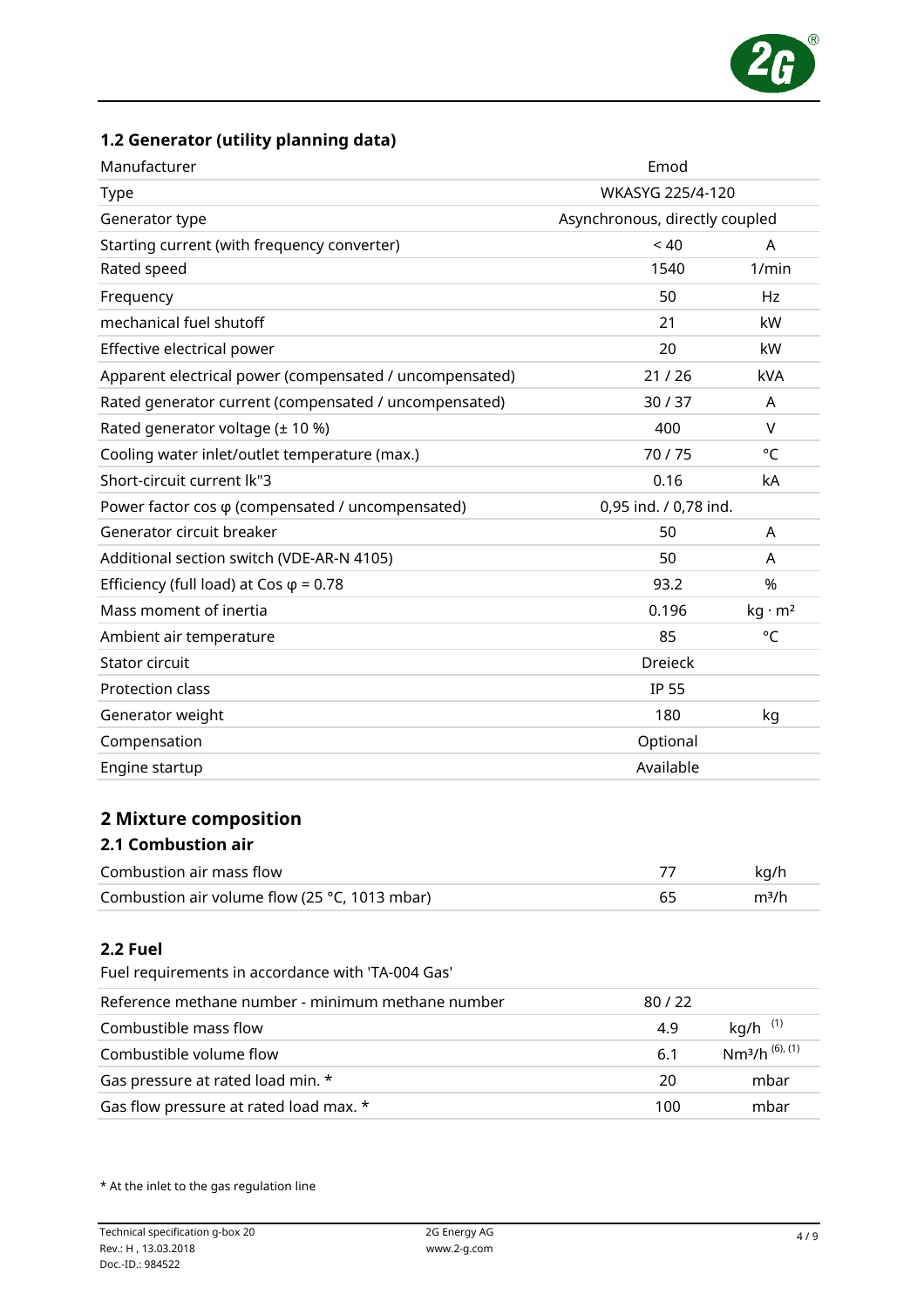

### 3 Integrated heat extraction

#### 3.1 Heating circuit

Heating water requirements in accordance with 'TA-002 Heating circuit'

| Heating water volume flow               | $1 - 3,5$ | m <sup>3</sup> /h |
|-----------------------------------------|-----------|-------------------|
| Heating water return temperature (max)  | 70        | °C                |
| Heating water flow temperature (max) ** | 80        | °٢                |
| Safety valve                            | 3         | bar               |
| Operating pressure (min.)               |           | bar               |
| Generator heat                          |           | kW                |
| Pressure reserve ca. *                  | 300       | mbar              |

#### 3.2 Engine circuit

Coolant requirements in accordance with 'TA-001 Coolant'

| Coolant heat                           | 23            | (2)<br>kW         |
|----------------------------------------|---------------|-------------------|
| Engine inflow temperature (min.)       | 80            | °C                |
| Engine exit temperature (max.)         | 88            | °C                |
| Balance inflow / exit (max.)           | 6             | K                 |
| Recirculated coolant quantity (min.)   | 3.8           | m <sup>3</sup> /h |
| Total cooling water circulation volume | 3.8           | m <sup>3</sup> /h |
| Operating pressure (max.)              | $\mathcal{P}$ | bar               |
| Operating pressure (min.)              |               | bar               |
| Safety valve                           | 1.5           | bar               |

\* Up to / from module interface

\*\* Heating water supply temperature max. in partial load operation < 80 °C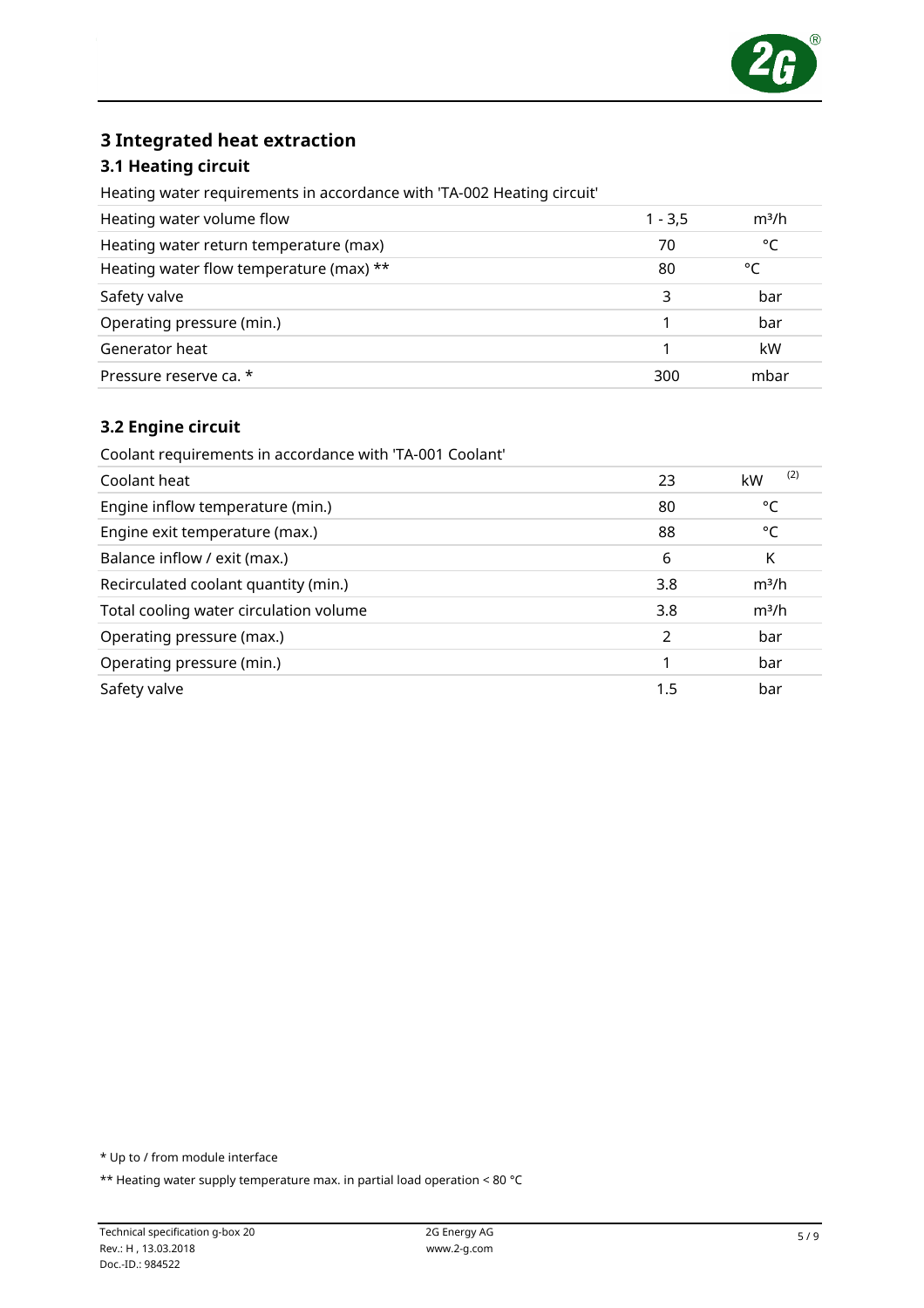

#### 4. Exhaust system

| Exhaust gas temperature downstream of engine            | 570  | $\circ$ C          | (3)      |
|---------------------------------------------------------|------|--------------------|----------|
| Exhaust temperature after exhaust heat exchanger        | 40   | $^{\circ}C$        | (3), (8) |
| Exhaust gas heat                                        | 20   | kW                 | (2)      |
| exhaust gas volume flow wet                             | 65   | Nm <sup>3</sup> /h | (6)      |
| exhaust gas volume flow dry                             | 54   | Nm <sup>3</sup> /h | (6)      |
| exhaust gas mass flow wet                               | 82   | kg/h               |          |
| exhaust gas mass flow dry                               | 72   | kg/h               |          |
| Exhaust back pressure downstream of engine              | 50   | mbar               |          |
| Pressure reserve approx. *                              | 10   | mbar               |          |
| Exhaust outlet noise after primary muffler **           | 83   | dB                 | (7)      |
| Safety temperature limiter                              | 100  | °C                 |          |
| 5 Sound reducing encapsulation                          |      |                    |          |
| sound encapsulation temperature (max.)                  | 75   | °C                 |          |
| sound pressure level ***                                | 51   | dB(A)              |          |
| <b>6 Operating fluids</b>                               |      |                    |          |
| Lubricating oil approvals, see 'TA-003 Lubricating oil' |      |                    |          |
| Lubrication oil consumption (max.)                      | 0.23 | g/kWh              |          |

| LUDITCALION ON CONSUMPTION (Max.)                    | U.Z3 | <b>GIRVIL</b> |
|------------------------------------------------------|------|---------------|
| Filling capacity lubricant (max.)                    |      |               |
|                                                      |      |               |
| Lubricating oil volume auxiliary tank                | 30   |               |
| Motor circuit coolant fill quantity approx. (module) | 4.8  |               |
|                                                      |      |               |

Coolant approvals, see 'TA-001 Coolant'

#### 7 Electronics and software

| Grid protection device                      | DEIF AGC             |  |  |
|---------------------------------------------|----------------------|--|--|
| Grid protection software status             | >13141               |  |  |
| Control panel                               | 4 line LCD           |  |  |
| Approval (depending on version)             | <b>VDE-AR-N 4105</b> |  |  |
| Protection class Control cabinet            | <b>IP 54</b>         |  |  |
|                                             | $0 - 35$<br>°C       |  |  |
| Switch cabinet environmental temperature    |                      |  |  |
| Switch cabinet relative air humidity (max.) | %<br>65              |  |  |

\* From module interface (exhaust heat exchanger / catalytic converter in standard version and new condition)

\*\* Total sound power level at full engine load in accordance with DIN 45635-11 Annex A

\*\*\* Average sound pressure level under open area conditions at distance of 1 m in accordance with DIN 45635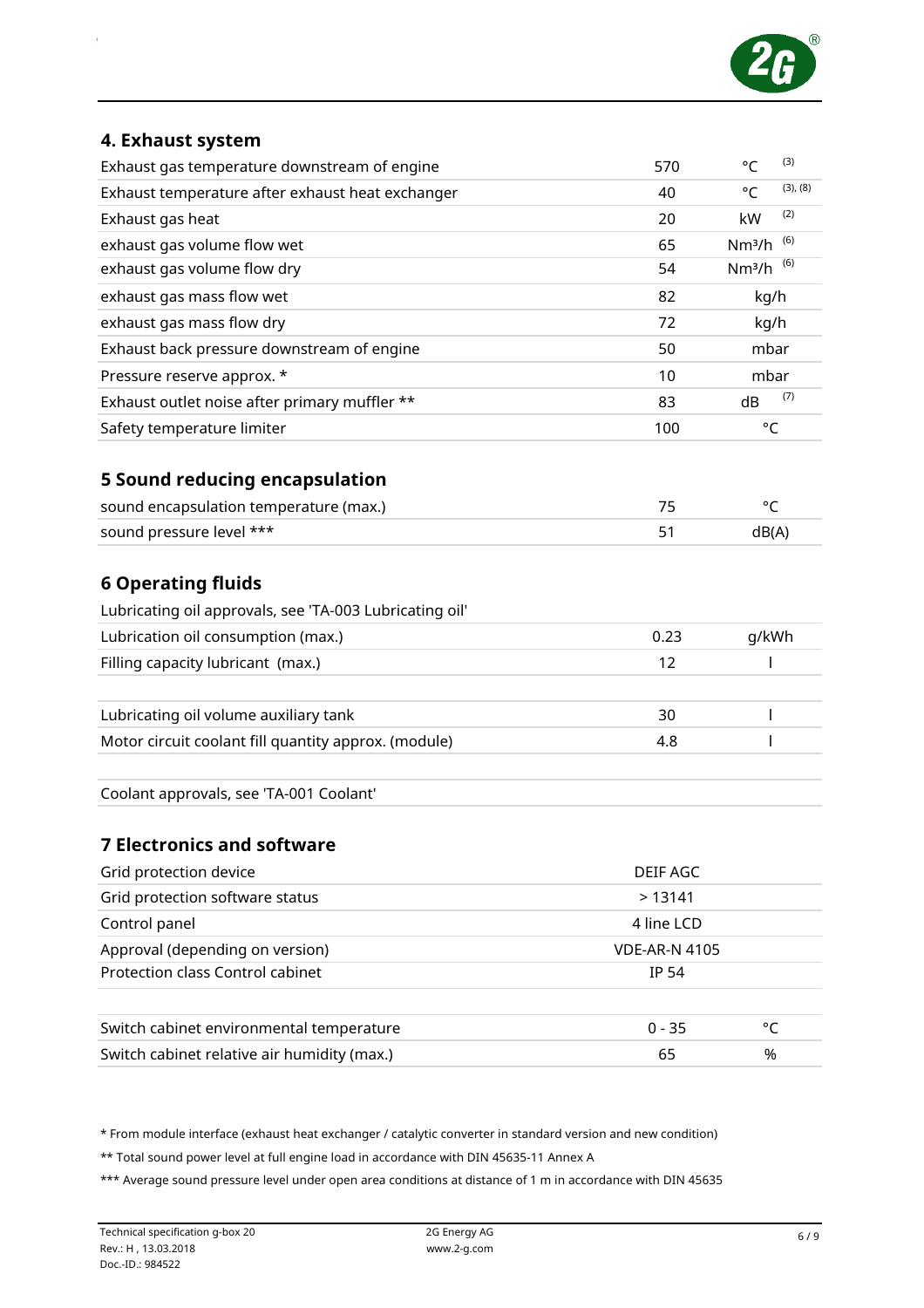

## 8 Interfaces

# 8.1 Dimensions and weights

(Figures may differ)





| Length Module                                   | Χ | 1577            | mm |
|-------------------------------------------------|---|-----------------|----|
| Width Module                                    | Υ | 929             | mm |
| Height Module                                   | Z | 1220            | mm |
| Weight Module (without operating fluids)        |   | 480             | kg |
| Weight Module with sound reducing encapsulation |   | 807             | kg |
| Powder-coated CHP frame                         |   | <b>RAL 6002</b> |    |
|                                                 |   |                 |    |
| Width Control cabinet                           | X | 760             | mm |
| Depth Control cabinet                           | Υ | 210             | mm |
| Height Control cabinet                          | Z | 600             | mm |
| Weight Control cabinet                          |   | 51              | kg |
| Control cabinet powder coated                   |   | <b>RAL 7035</b> |    |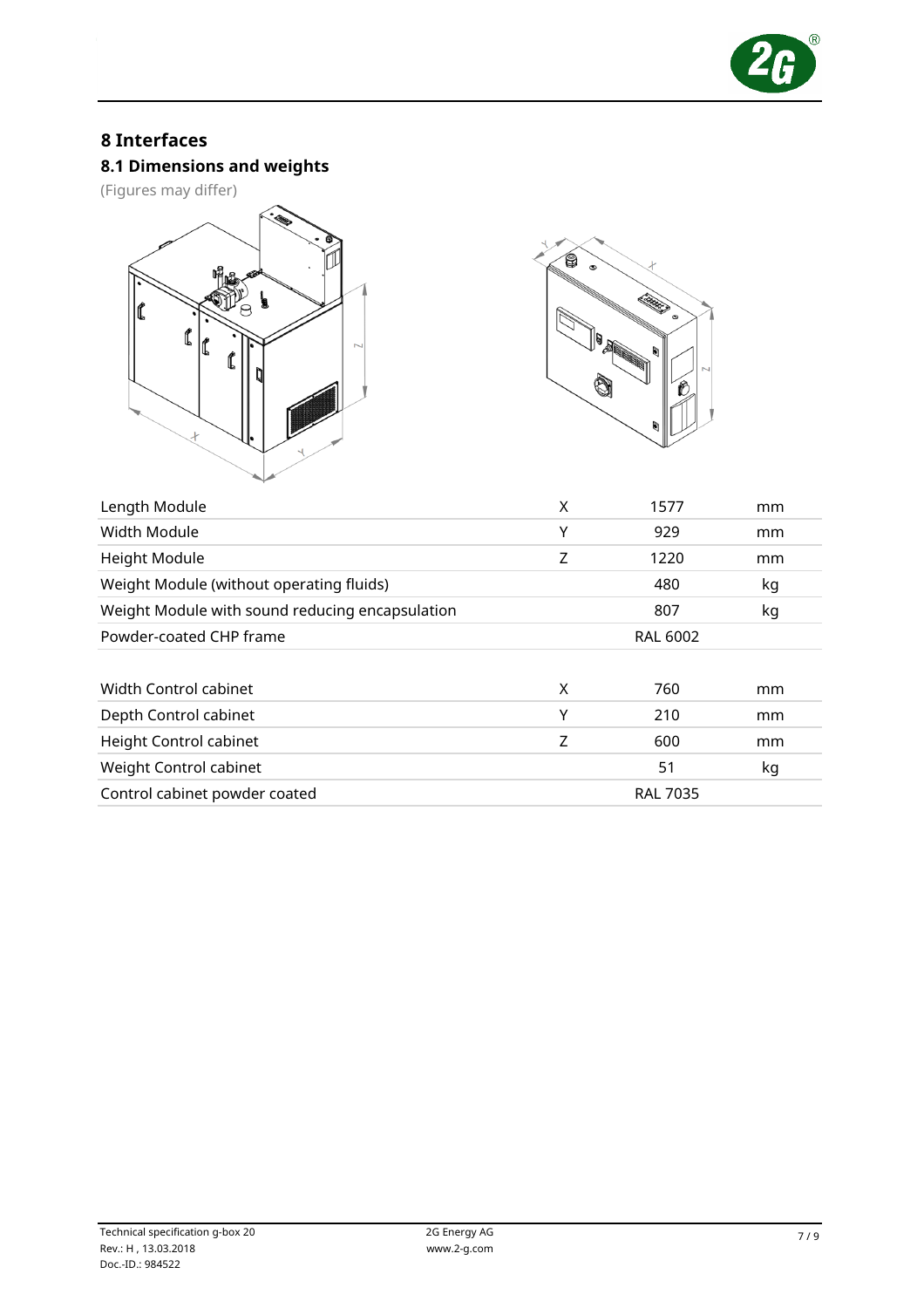

#### 8.2 Water / gas transfer points

| Interfaces Gas             | 3/4  | ш  |
|----------------------------|------|----|
| Interfaces Exhaust         | Ø 80 | mm |
| Interfaces Heating circuit |      | ш  |
|                            |      |    |

### 8.3 Electrical connections / utility interface

| Grid connection with pre-fuse (customer-provided) | 400 V / 50 Hz |    |
|---------------------------------------------------|---------------|----|
| Grid system                                       | TN-S          |    |
| Short-circuit proof Icc (max.)                    | 50            | kA |

#### 8.4 Data interfaces

| Remote maintenance access (optional) *   | DSL / UMTS (SIM)                                                       |
|------------------------------------------|------------------------------------------------------------------------|
| Interfaces / Data interfaces (optional): | Profibus DP<br>۰                                                       |
|                                          | Profinet IO<br>$\qquad \qquad \blacksquare$                            |
|                                          | Modbus RTU<br>-                                                        |
|                                          | Modbus TCP<br>$\qquad \qquad \blacksquare$                             |
|                                          | Ethernet IP<br>$\overline{\phantom{a}}$                                |
|                                          | Hardware signals                                                       |
| Access virtual power plant (optional)    | Possible after technical<br>clarification (bus or<br>hardware signals) |

\* Access for remote maintenance must be provided by the customer